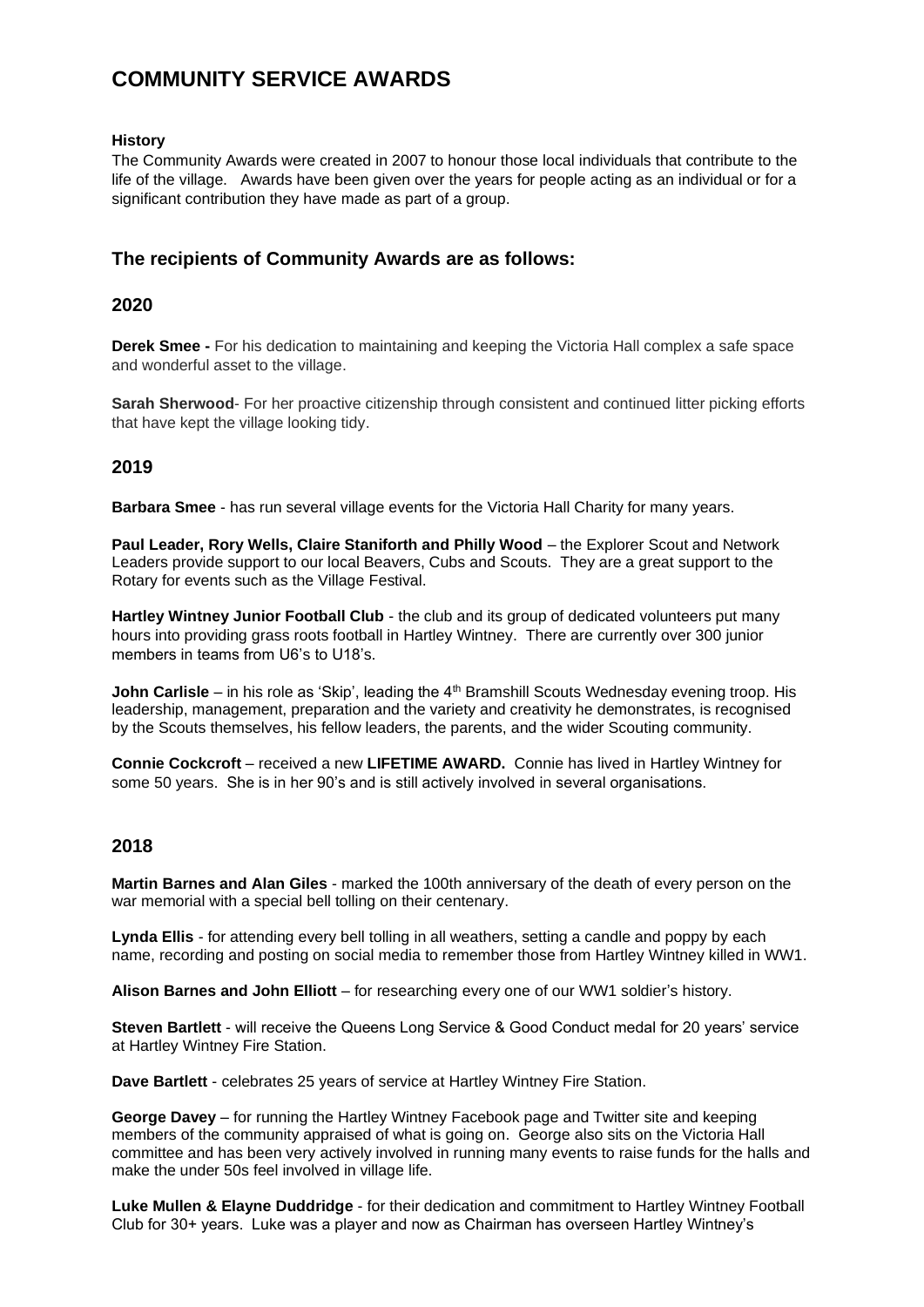promotion to their highest ever league position Elayne has been at his side throughout, managing club administration, growth and expansion.

## **2017**

**Lesley Parish** – for her active participation in village life including as a founding member of Hartley Arts Group, Young Stars and as a costume maker.

**Marjorie Perratt** – for her role as the Victoria Hall Charity's Secretary, extensive fund raising, the Literary Lunches and for over 15 years dedication to the Charity.

**Clare Blake** – for many years' involvement with Contact (9 years as editor), dedication to Girlguiding in the area and assistance with music at Greenfields Junior School.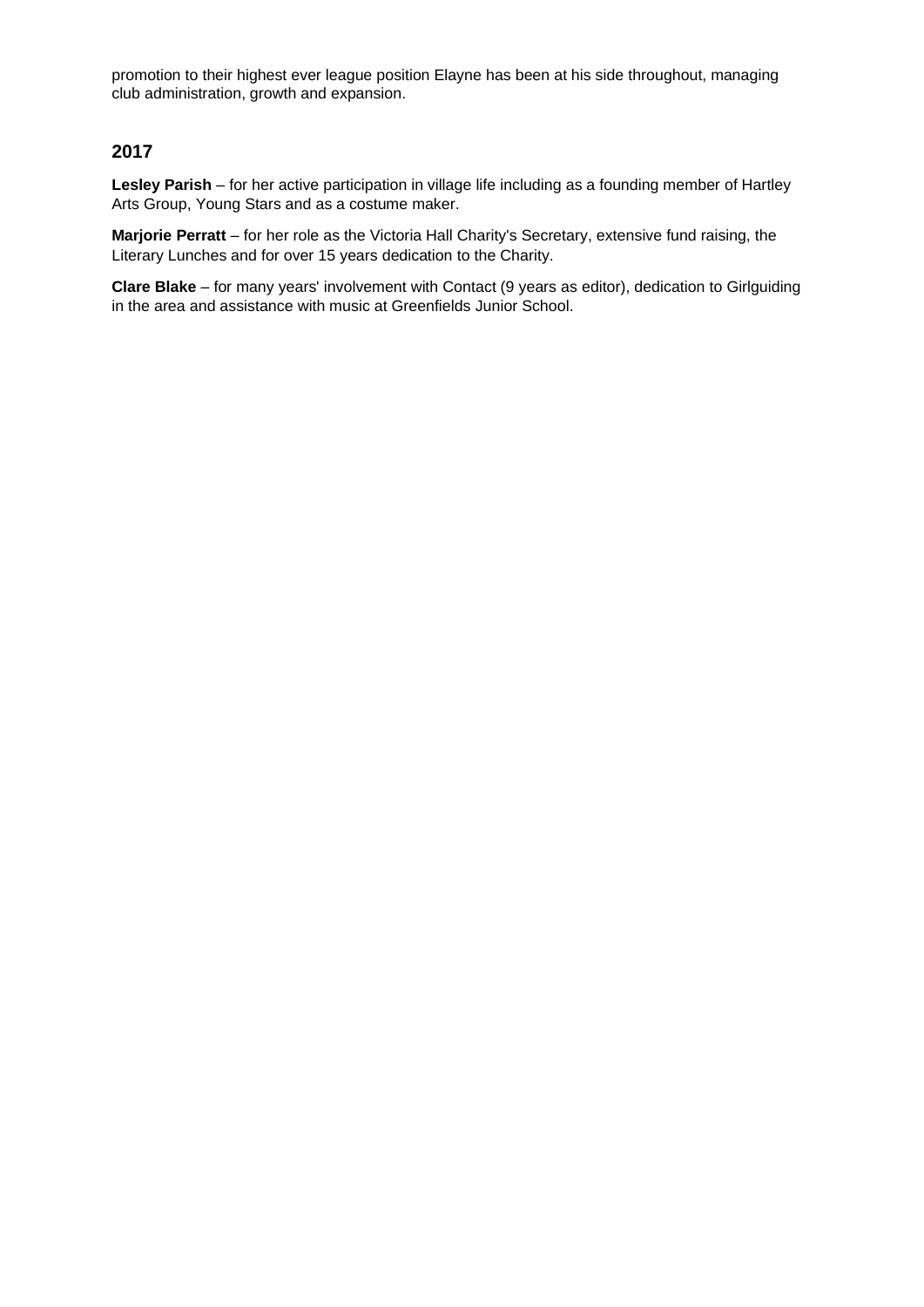## **2016**

**Penny Peregrine** – for commitment to supporting those who are living alone or in need of extra assistance and for work with the British Legion committee.

**Jean Price** – for the major contribution to many different areas of community life, including the WI, Trefoil, Over 55s forum, Rosefield Court and U3A.

**Ian & Jane Robertson** – for helping to keep our village free of litter.

## **2015**

**Beverley Gall** – for extensive research into the parish war memorials.

**Roy Sutton** – for more than 30 years as Neighbourhood Watch Co-ordinator.

**Marie Walton** – for many years supporting the community and specifically Meals on Wheels, Rosie Minibus and as a committee member of Hartley Wintney Voluntary Care Group.

**Simon Wood** – for 10 years as Chair of Hartley Wintney Junior Football Club.

**Denise James-Crook** – for long service as Secretary of the Hartley Wintney Junior Football Club.

## **2014**

**Penny & Andrew Ewbank** - for the wide range of work they do within the village to benefit others. In particular, the Christmas Day lunch for the elderly who would otherwise be on their own, supporting the local schools, youth football and the St John's Church community.

**Wanda Tucker** - an active member of the community in many ways including as a District Councillor, involvement with the Hartley Wintney Youth Club, the Victoria Hall Charity, Hartley Arts Group and Twinning. Also, as a founder member of the Hartley Wintney Preservation Society. Her wide range of creative talents have been utilised most notably to hand-draw the historic village map.

**Feargal O'Ceallaigh** - for bringing local Dad's together, including organising the annual 'Dads' and Kids' camping trip. Feargal is dedicated to supporting young people.

**Daphne Weal** - for work in many areas of the community, pastoral, organisation of coffee mornings, soup lunches, Sunday lunches and as part of the Over 55s Forum committee, assisting with all their events and organising charity fundraising events.

**Bob Jeavons Fellows** – for 20 years as President of the Hartley Wintney Cricket Club. Bob has been instrumental in organising Benefit Matches, which have now evolved into a full weekend of events. The club has grown in the number of senior sides, youth and women's cricket. It has won the Guy Jewell Cup and Aylward Cup several times and been runners up on many occasions. The club has become a major village venue all year round, not just in the cricket season. Bob's enthusiasm and commitment, whether it's preparing the ground or painting the clubhouse, has helped develop the youth of the village.

## **2013**

**Chris Francis** – for his efforts in the creation of the Jubilee Hall.

**Richard Jones** – for his tireless work on behalf of the boys and girls that have gone through Scouts in recent years, giving them some fabulous experiences within the community and away on Scout Camps. Also, in recognition of his generous giving of time and sponsorship of both Oakwood and Greenfields Schools.

**Chris Cornwell** – for the enormous amount of work he has undertaken being a champion for older people in the Parish through the Over 55s Forum and the Care Group.

**Ian Stephenson** – for his commitment in all weathers keeping Causeway Pond in good repair and looking after the birds (despite cantankerous Colin the Goose!).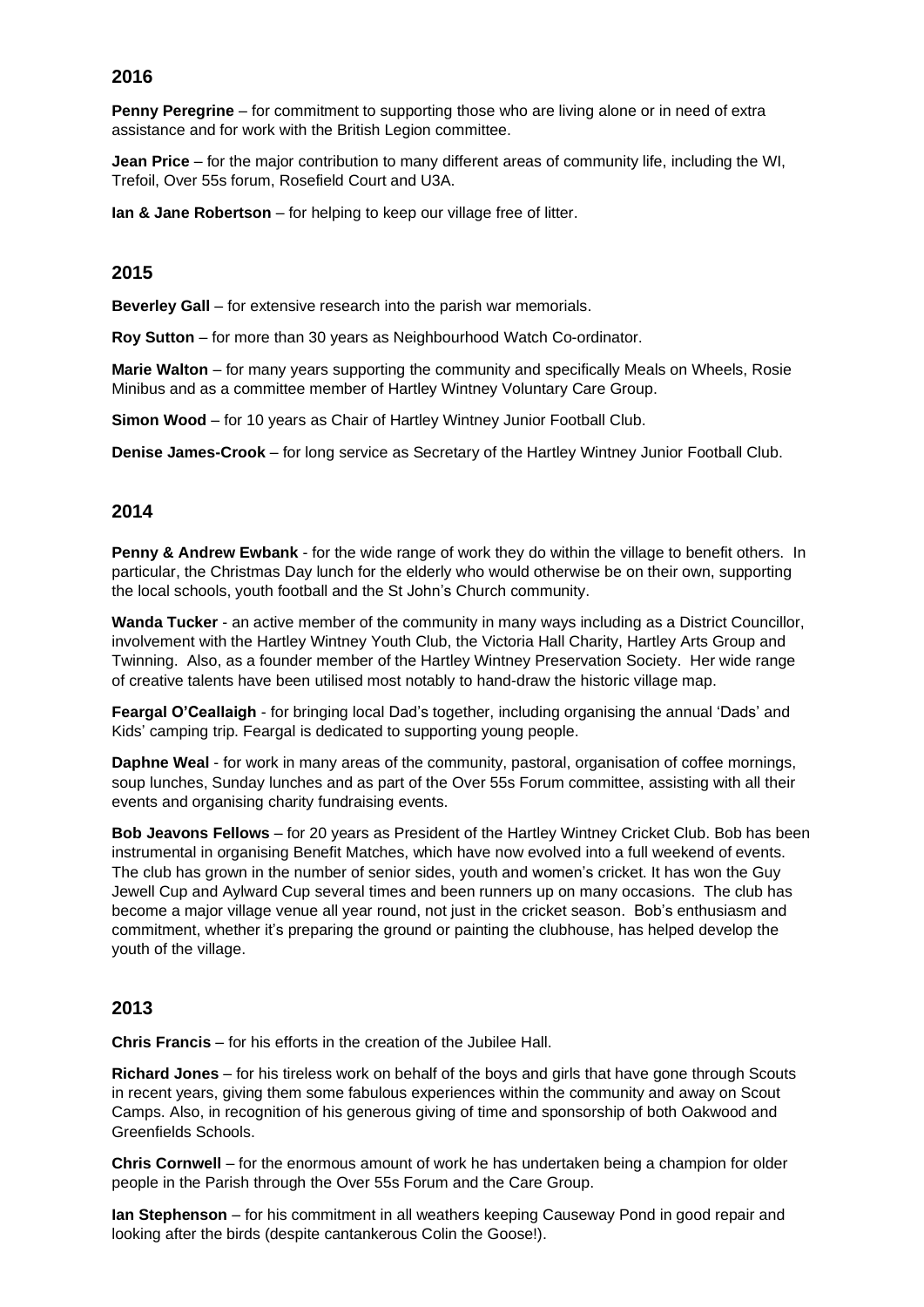# **2012**

**Tony Davies** - for his long service as a Victoria Hall Trustee and fundraiser, particularly, his involvement in their film nights. Also, as a long-standing member and former chairman of Hartley Arts Group, past chairman of the Twinning Association and poppy money counter for the Royal British Legion.

**Ron Rooney** – for his long-standing service as volunteer caretaker of the WI hut. Ron has also latterly become a familiar figure to many as their IT saviour, volunteering his time to help residents with computer issues and assisting older residents with the digital switchover.

**Gail Bethell** – for her work with village youth, the Annual Hartley Wintney Fun Run, Beavers and cycling proficiency for Greenfields School.

**Graham Gillies** – for his work with the Rosefield Day Care Centre and his efforts compiling and publishing the first editions of the Hartley Wintney Wellbeing brochure.

## **2011**

**Major Rupert Catt** – for his service to the village as Chairman of the Hartley Wintney branch of the Royal British Legion and volunteer driver of the Rosie-Minibus.

**Rev Shirley Morris** – for her dedicated pastoral work and assistance to the needy and vulnerable in the Parish and the founding of Naomi's Watch for Hartley Wintney.

**Ron Scudder** – for dedicated service as the village milkman for over 15 years and particularly his assistance to residents during the bad weather over the last two winters.

**Ken Sheppard** – for long service to Hartley Wintney Cricket Club, Hartley Wintney Football Club, Hartley Wintney Golf Club and the Village Ball.

**Janet Kelly** – for over 20 years' service to Oakwood School.

**Claire Crickmore** – for her role running the Hartley Wintney Under 5s.

#### **2010**

**Philip Hatt** - for his work promoting St Mary's Church, his voluntary work for the Parish Council at the burial ground and his continuing work on the history of Hartley Wintney, as featured in Contact.

**Colin Horwood** - for his long, dedicated service to Hartley Wintney Fire Station.

**Jean Amos** - for her work promoting St Mary's Church and her inspiration and organisation of the inaugural Advent Service. Also, her work with the Parish Plan, the Victoria Hall Charity, the Twinning Association and U3A.

#### **2009**

**Jenny Seddon** - for her contribution to village life, through her work with Oakwood School, the Baptist Church and family involvement in the Scout movement.

**Chris Stanley** - for his contribution to the village, with many years of commitment to Hartley Wintney Football and Cricket Clubs and a founder member of U3A.

**John Collman** - for his major input into the Hartley Wintney Parish Plan, the Dilly Lane Action Group and continuing advice on local environmental issues.

**Ron Osborne** - for his contribution over many years to Rosefield Day Centre and minibus, the action committee and a founder member of the Twinning Association.